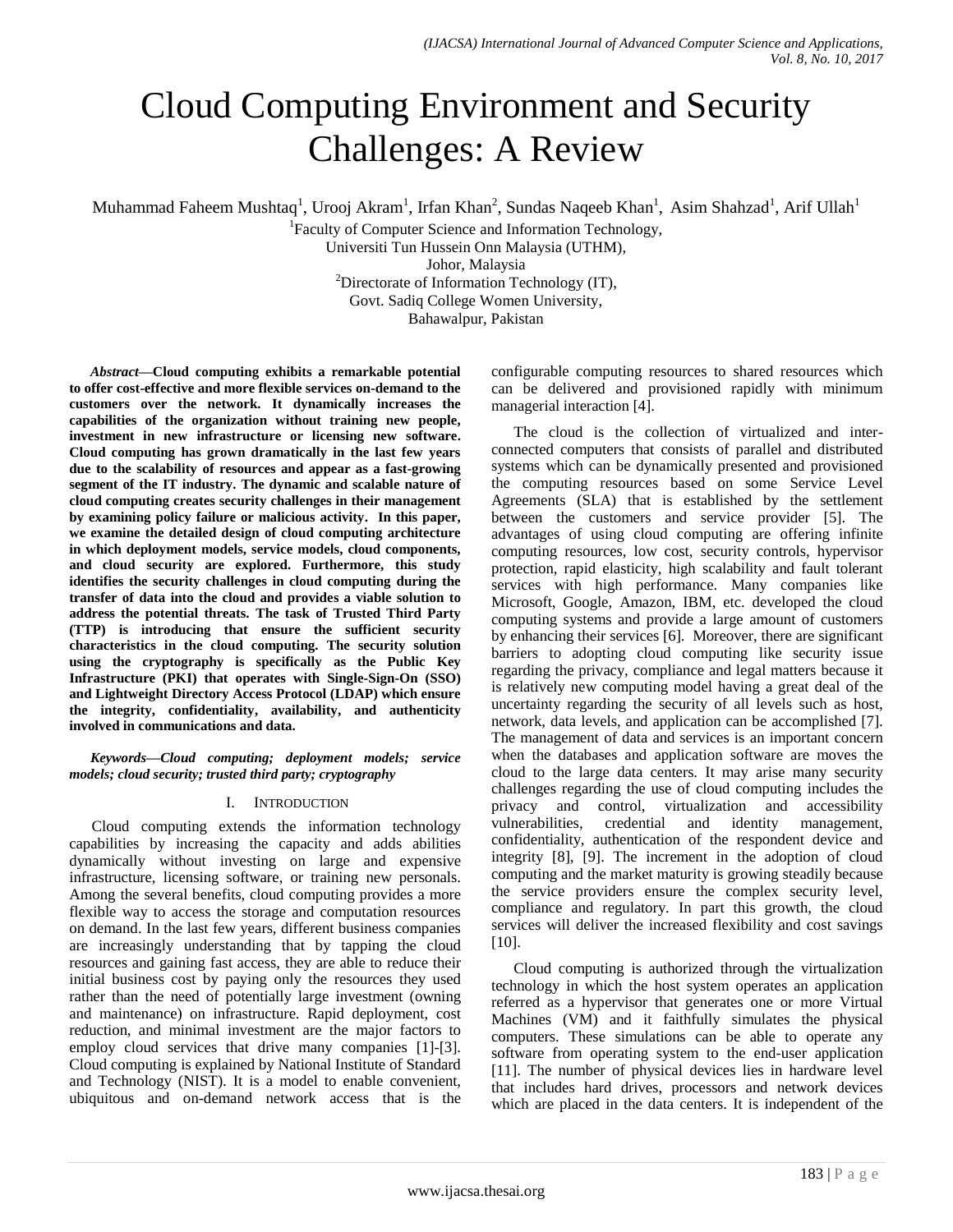geographical location that is responsible for processing and storage as needed. The effective management of the servers is performed by the combination of the virtualization layer, software layer, and the management layer. Virtualization layer is utilized to provide the necessary cloud components of rapid elasticity, resource pooling, and location independent. Also, it is an essential element of cloud implementation. The ability to implement security rules and monitoring throughout the cloud is done by the management layer.

This research explains the overview of cloud computing architecture as: 1) cloud deployment models; 2) cloud service model; 3) cloud basic characteristics; 4) cloud security. Security concerns of different companies with the growing importance of cloud resources are taking into account when the data migrate to the modernize cloud systems, advances in business needs and the impact of services offered by the different organizations to increase the market. Moreover, this study focuses on to identifying the security issues and challenges in cloud computing that considers the threads, vulnerabilities, requirements, risks and discusses the security solutions and suggestion for the cloud computing. Also, discusses the Trusted Third Party (TTP) in the cloud computing environment by enabling the trust and cryptography that ensure the integrity, authenticity and confidentiality of data by addressing specific security vulnerabilities. The suggested solution to the horizontal level services which are available for the concerned entities that basically maintain trust to realize the security mesh. Public Key Infrastructure (PKI) operates with Single-Sign-On (SSO) and Lightweight Directory Access Protocol (LDAP) and is utilized to securely authenticate and identify the concerned entities.

The rest of the paper is organized as follows: Section 2 summarizes the detailed design of cloud computing architecture. Section 3 explains the security challenges of the Cloud computing. Section 4 describes the analysis and discussion based on the security challenges identified in the cloud computing environment. Section 5 presents the conclusions and future work of this research.

### II. CLOUD COMPUTING ARCHITECTURE

NIST is responsible for providing security in the cloud computing environment and developing standards and guidelines which shows a valuable contribution that offers a better understanding of cloud services and computing technologies [2], [12]. Cloud computing architecture summarize as the four deployment models: public cloud, private cloud, community cloud, and the hybrid cloud. The deployment models represent the way that the computing infrastructure delivers the cloud services can be employed. The three cloud service models or delivery models are available for the customer: Infrastructure as a Service (IaaS), Platform as a Service (PaaS), and Software as a Service (SaaS). There are different levels of security required for these service models in the cloud environment. The wide range of services considered in cloud basic characteristic layer that can be used all over the internet. The cloud service provider is corresponded to provide services, resource allocation management, and security. The architecture explains the five basic components which consist of services that are used in the cloud. The cloud security is the very important and complex task when the data transfer or shared resources to the cloud within the client-server architecture. The architecture of cloud computing is shown in Fig. 1 and details are discussed as follows:



Fig. 1. Cloud computing architecture.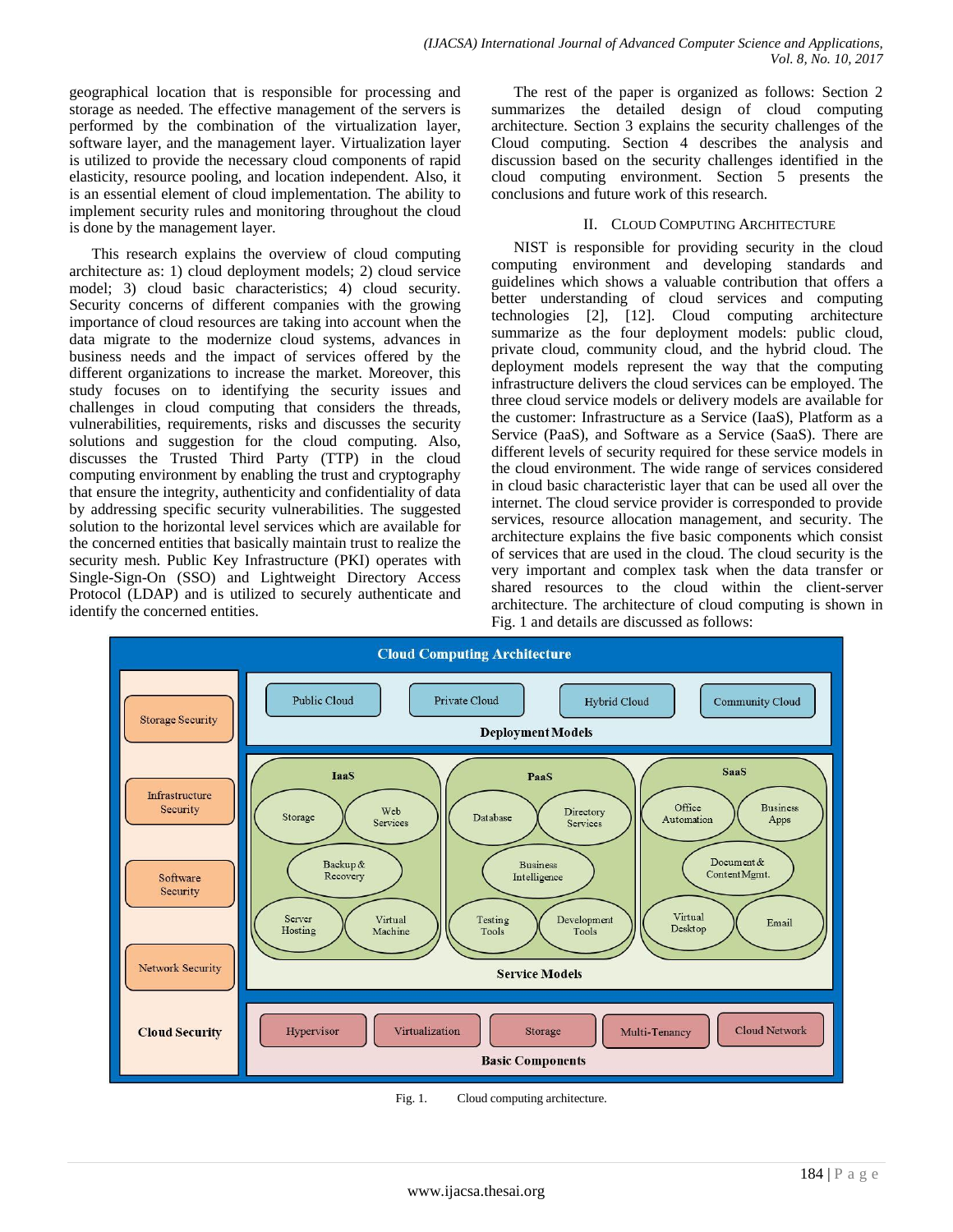### *A. Cloud Deployment Models*

The cloud computing model has three deployment models that can be particularly used to represent the cloud service models and it explains the nature and purpose of the cloud. The deployment models can be shown in Fig. 2 and classified as follows:



Fig. 2. Cloud deployment models.

*1) Public Cloud*: A public cloud represents the cloud hosting and owned by the service provider whereby the client and resource provider have service level agreement [4], [13]. Microsoft, Google, Amazon, VMware, IBM, Sun and Rackspace are some examples of cloud service provider. The plateform is designed in the form of generalized computing that holds the generic type of customer demand. The resources are made available to the public and easily accessible. Multiple entities are involved in operating public cloud and resource are public for the customers which makes them difficult to protect from malicious attacks. It contains some concerns over privacy, data access and security for customers because it is outside the firewall. It is less secure than the other deployment models and suited for a small and medium business that may not have to configure servers and purchase capital resources.

*2) Private Cloud*: The cloud infrastructure is managed and maintained by the single organization that compromises multiple customers. If any organization set up their own private cloud and recently create their own servers having physical hardware servers that put virtualization layer top on them then they would make resources available only internally. So, their application can deploy to their own physical control server, they don't need to go Microsoft or Amazon servers. They will set up their own infrastructure. It can ensure the physical security and more secure as compared to the public cloud because of its specific internal exposure. Private cloud is the only access to operate by the designated stakeholder and organization. However, the cost is significantly higher because expertise and training are needed for the server administrator, virtualization specialist, and network specialist. Virtual application and scalable resources provided by the cloud service provider are pooled together and it is available for customers to use and share. In private cloud, it is easier to address the relationship between the service provider and customer because the infrastructure operated and owned by the same organization [14]. It employs the capabilities of cloud management software to ensure reliable delivery service and integrity of the external resources.

*3) Hybrid Cloud*: Hybrid cloud is referred as the combination of two or more cloud deployment models that can be either public, private or community clouds which remains the unique entities but are bound together [15]. The importance of hybrid cloud usually offers extra resources when the high demand from the customer and for instance it is enabled to migrate some computation jobs from private to public cloud. It is well organized and allow different entities to access data over the internet because it offers more secure control of the applications and data. It provides a benefit over different deployment models and can be internally and externally hosted. Hybrid cloud gets more popularity and became a dominant model. The main reason is that it has the ability to take advantage of cost-saving, scalability in elasticity that public cloud may provide, allow control flexibility when it needed.

*4) Community Cloud*: Community cloud is referred as the organizations shared its cloud infrastructure among the customers having similar interest or concerns like a policy, the security requirements, mission and compliance consideration. We say that the several organizations or a third party are operated, controlled, shared and handled the resources of community cloud [16]. In case of the third party like Siemens have IT services and solutions that set up a media cloud for the media industry. It tends to be more rare and specialized. The cloud infrastructure of community cloud is shared and owned by different organizations such as research groups, together with work of companies and government organizations.

## *B. Cloud Service Models*

Cloud computing architecture has a set of services which are used to access the configurable computing resources (applications, storage, servers, networks and services) on demand, dynamically scalable, virtualized and multi-tenant that offers a self-service over the internet. It provides the flexibility to handle the rapidly changing customer requirements and gives a reliable solution for customer demands. There are many service providers (Microsoft, Google, Amazon, Rackspace, etc.) that offer services to any of these models such as IaaS, PaaS and SaaS. The classification of cloud service models is important to figure out the particular service model that fulfills and accomplish its roles. The service model can be represented in Fig. 3 and the details are discussed as follows: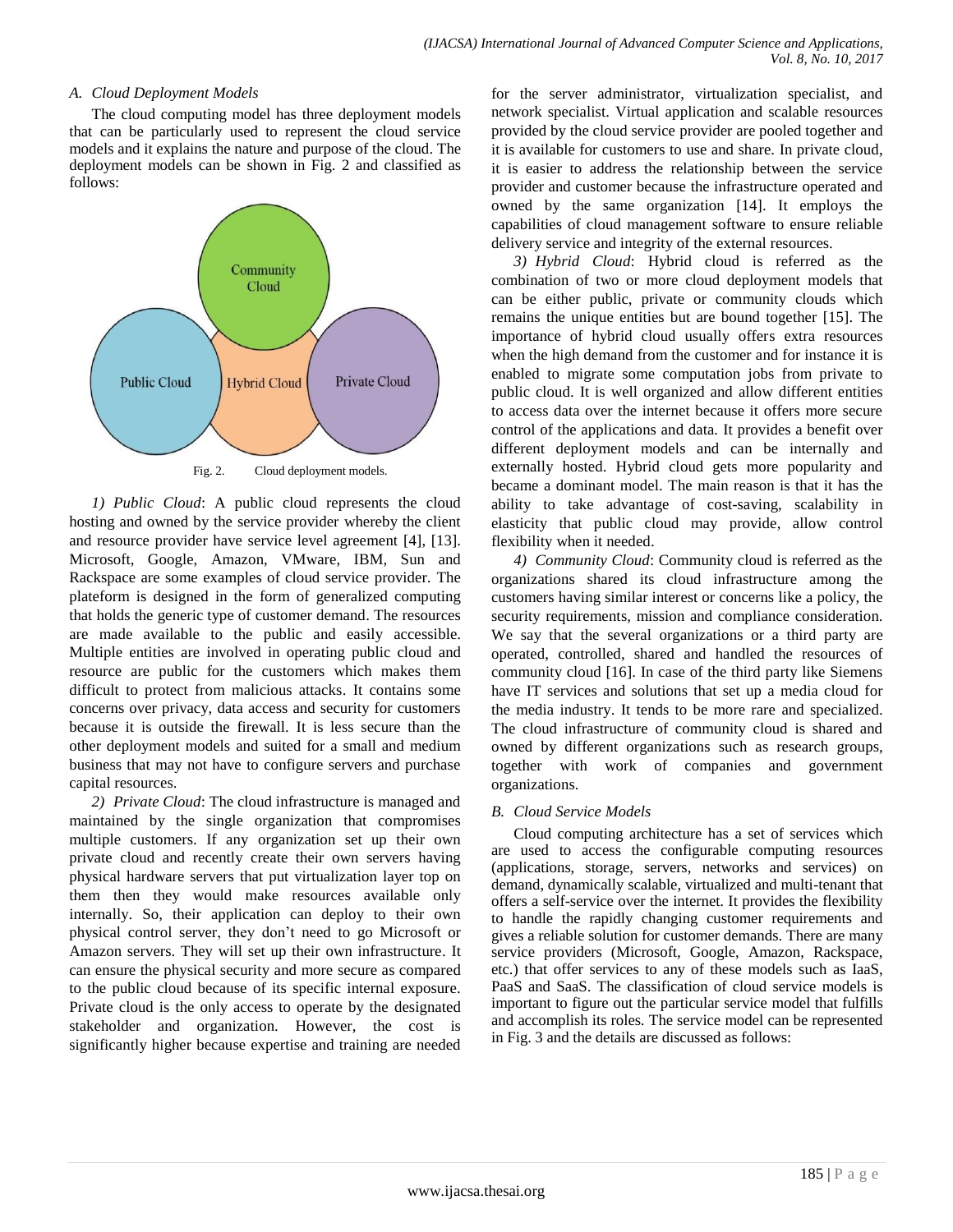

Fig. 3. Cloud service models.

*1) Infrastructure as a Service (IaaS)*: IaaS offers the virtualized computing resources over the internet and deals with the hardware infrastructure such as servers, storage, processor, data center, network and various other infrastructure resources as a service where the user able to run and deploy arbitrary software. This infrastructure can significantly minimize initial cost of the companies to purchase computing hardware such as network devices, servers and processing power that allows the companies to major focus on core competencies instead of worrying regarding management and provisioning of infrastructure or own data centers [17]-[19]. The service providers for IaaS have hosted user applications and handle different jobs like resiliency planning and system maintenance backup. It has a major focus to improve the security in areas like VM monitor, intrusion detection, firewall and prevention (IPS/IDS). IasS model includes storage, web services, server hosting, VM, backup and recovery. The platform of IaaS provides the highly scalable resources which can be fixed on demand. It makes the plateform more suited for workloads having experimental, temporary or change unexpectedly. Furthermore, the characteristic includes the desktop virtualization, dynamic scaling, administrative tasks automation and policy-based services. The customer has control over deployed applications, storage, operating system and limited control are possible to select networking components like host firewall rather than the control or manage the cloud infrastructure. The wellknown vendors for the IaaS are VMware, Hyper-V, Terremark, Amazon EC2, Dropbox, Sun Microsystems services and OpenStack to provide services to the customers and build their private or public cloud. Technically, the market of IaaS is relatively less movement of entry because it required a large investment to build the cloud infrastructure. The network services provided by public cloud in terms of Domain Name System (DNS) and load balancing. The DNS network service employs the domain name with IP addressing or hierarchical naming for the network identification and the load balancing offers a single access point to different servers that are working behind it. The load balancer used specific balancing techniques to distributes the network traffic between the multiple servers.

*2) Platform as a service (PaaS):* PaaS is the middleware of the service model and it provides the services in the form of programs, framework, integrated development environment, and development tools hosted on the server provider [20], [21]. It delivers a service to the developers that provides the software development lifecycle management (Planning, design, develop an application, deployment, testing and maintenance). The abilities offer to the customer or developers are deployed the developed applications onto the cloud infrastructure. The customer has only access to control the deployed applications and configurations of possible hosting environment instead of control the servers, storage, network and operating system. PaaS model worked similar to the IaaS but it offers the additional level of rented functionality and the customers using the services of PaaS model transfer more costs from hardware investment to the operational expense [22]. The vendor of PaaS offers some services for the application developers:

- The standards of the application based on developer's requirements.
- Logging, code instrumentation and reporting.
- Redundancy and security.
- A virtual development environment.
- The configuration of toolkits for the virtual development environment.
- Management interface and API.
- Multi-tenancy.
- Auto-provisioning and scalability of the underlying infrastructure.
- Built-in channel distribution for public application developer.

The well-known vendors for the PaaS model are: Microsoft Azure, Apprenda, Stackato, VMware, Google App Engine and NYSE Capital. PaaS model includes databases, directory services, business intelligence, testing and development tools. VM is employed in PaaS to act as a catalyst and it required to protect against the cloud malware attacks. It is important to include the valid authentication checks during the data transfer across the overall network channels and need to maintain the integrity of the applications. The security of PaaS can be compromised during the deployment of customer application or runtime of application and has challenges when underlying infrastructure security, lifecycle development and third-party relationship.

*3) Software as a Service (SaaS):* SaaS model is the collection of remotely hosted applications that are made available by the service provider for the customers on demand on the internet [4]. It has dominant cloud market as underlying technology that supports service oriented architecture and web services and still the market is growing rapidly. SaaS model offers the functionality of the business software to enterprise users at very low cost instead of providing facility to develop software or application. The vendors of SaaS models offer some core benefits are as follows:

- Easier administration.
- Universal accessibility.
- Easily collaboration.
- Software compatibility.
- Auto patch and updates management.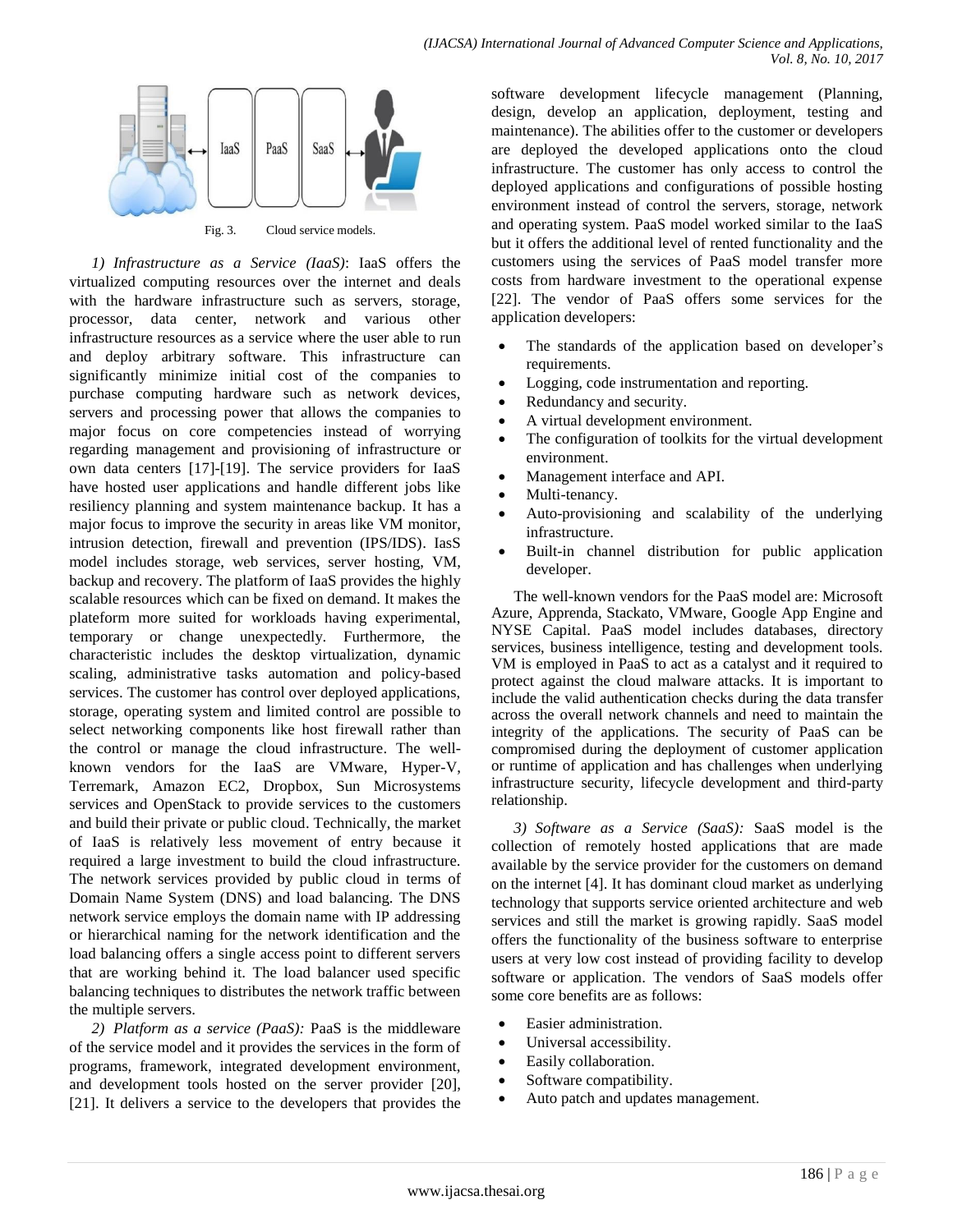It allows the enterprises to get similar benefits of the internally operated commercially licensed software. However, still most of the enterprise users are not comfortable due to the deficiency in the visibility regarding their stored data in the cloud is secure or not [23]. Therefore, security concerns of enterprise addressing appear as the emerging challenge in the adoption of SaaS applications within the clouds. The security concerns about the application vulnerabilities, system availability and insider breaches that bring the loss of sensitive information or data. SaaS model includes virtual desktop, email, office automation, business apps, document and content management. The well-known vendors of SaaS service providers are the Salesforce and Google App that are the collection of remote computing services.

IaaS provides greater customer or tenant over the security than PaaS and SaaS. While the PaaS infrastructure provides better extensibility and customer control and the SaaS model is depending on integrated functionality with minimum customer control and extensibility. The security pressure of SaaS model varies on the cloud provider due to the degree of abstraction. Mostly large enterprise will like to create hybrid cloud environment with several private and public clouds having a possibility to mix community cloud into it. Some clouds will offer different enhancement in terms of security, performance, optimized pricing [24]. Furthermore, the optimized outcome is achieved by the enterprises through the deployment of an application with suitable cloud models. The well-known vendor used cloud service model with respective deployment models are shown in Table 1.

| TABLE I. | VENDER USED CLOUD DEPLOYMENT AND SERVICE MODELS |
|----------|-------------------------------------------------|
|----------|-------------------------------------------------|

| Service<br>/Deployment<br><b>Models</b> | <b>Infrastructure</b><br>as a Service<br>(IaaS) | Platform as a<br><b>Service (PaaS)</b>                                | Software as a<br><b>Service (SaaS)</b>                 |
|-----------------------------------------|-------------------------------------------------|-----------------------------------------------------------------------|--------------------------------------------------------|
| Public Cloud                            | Rackspace,<br>Amazon EC2                        | VMware, Microsoft<br>Azure.<br>CloudFoundry.com,<br>Google App Engine | Office 365,<br>QuickBooks<br>online,<br>Salesforce.com |
| Private Cloud                           | OpenStack,<br>Hyper-V,<br>VMware.<br>CloudStack | Stackato, Apprenda                                                    | Cisco WebEx                                            |
| <b>Hybrid Cloud</b>                     | Rackspace,<br>Custom                            | Cloud Foundry,<br>Custom                                              | Rackspace                                              |
| Community<br>Cloud                      | NYSE Capital                                    | <b>NYSE</b> Capital                                                   | Salesforce                                             |

#### *C. Cloud Basic Component*

The cloud computing is deployed on the basic components and these components consist of wide range of services which can be used in the overall internet. In this study, some important components are considered as follows:

*1) Hypervisor*: The Hypervisor is referred to as Virtual Machine Monitor (VMM) or manager is computer hardware or firmware, software that allows to run and creates multiple virtual machines on single hardware host [25]. It is an important module of virtualization that monitors and manage the variety of Operating Systems (OS) which can share virtualized resources of hardware e.g. Windows, Linux and Mac OS that can run on the single physical system. The hypervisor can be classified into type 1 hypervisor and type 2 hypervisor. The type 1 hypervisor can directly operate in host system hardware such as Oracle VM server for x86, Microsoft Hyper-V and Xen. The type 2 hypervisor operates the guest operating from the host OS which offers virtualization service like memory management and I/O device support such as a Virtual box, VMware player, and VMware workstation. To determine the right selection of hypervisor that meets the need using the performance metrics such as guest memory, maximum host, a virtual processor supported and the CPU overhead. Moreover, to identify the hypervisor capabilities by verifying the guest OS on each hypervisor supports [25]*,* [26].

*2) Virtualization*: Virtualization allows to share the physical instance resources by multiple customers or organizations. It helps to make one physical resource that is same as the multiple virtual resources [27]-[29]. Virtualization splits the services and resources from the underlying physical delivery environment. Virtualization is used to consolidate the resources (network resources, storage, processor and operating system) into a virtual environment that offers several benefits such as IT responsiveness and flexibility, reduce hardware cost by consolidation and workload optimization. However, it creates new challenges from attacker to secure the extra layer of VM due to more interconnection complexity and entry point increases using virtualization. It is important for the physical machine security because any problem may effect the other.

*3) Storage*: Customers use cloud storage over the network in which the data is backed up, managed and maintained remotely [9], [16]. The service provider major focus to improve the customer concerns regarding security capabilities such as authentication and encryption into their services. The vendors need to ensure that the data is secure, available and safe. Storage in cloud depends on the virtualized infrastructure with scalability, instant elasticity, metered resources, and accessible interfaces. The public cloud storage offers a multitenant environment of storage that is appropriate for the unstructured data. While the private cloud service offers dedicated storage environment that is protected behind customers or organization's firewall. The hybrid cloud service provides more data deployment options and business flexibility because it mix the private and public cloud services. The benefits of using cloud storage are information management, time deployment, and total cost of ownership.

*4) Multi-tenancy*: Multi-tenancy environment contain a single instance of application software that can serve the multiple users or customers. The customers can only share applications or resources rather than to observe or share each other data in the execution environment [30]. Each customer is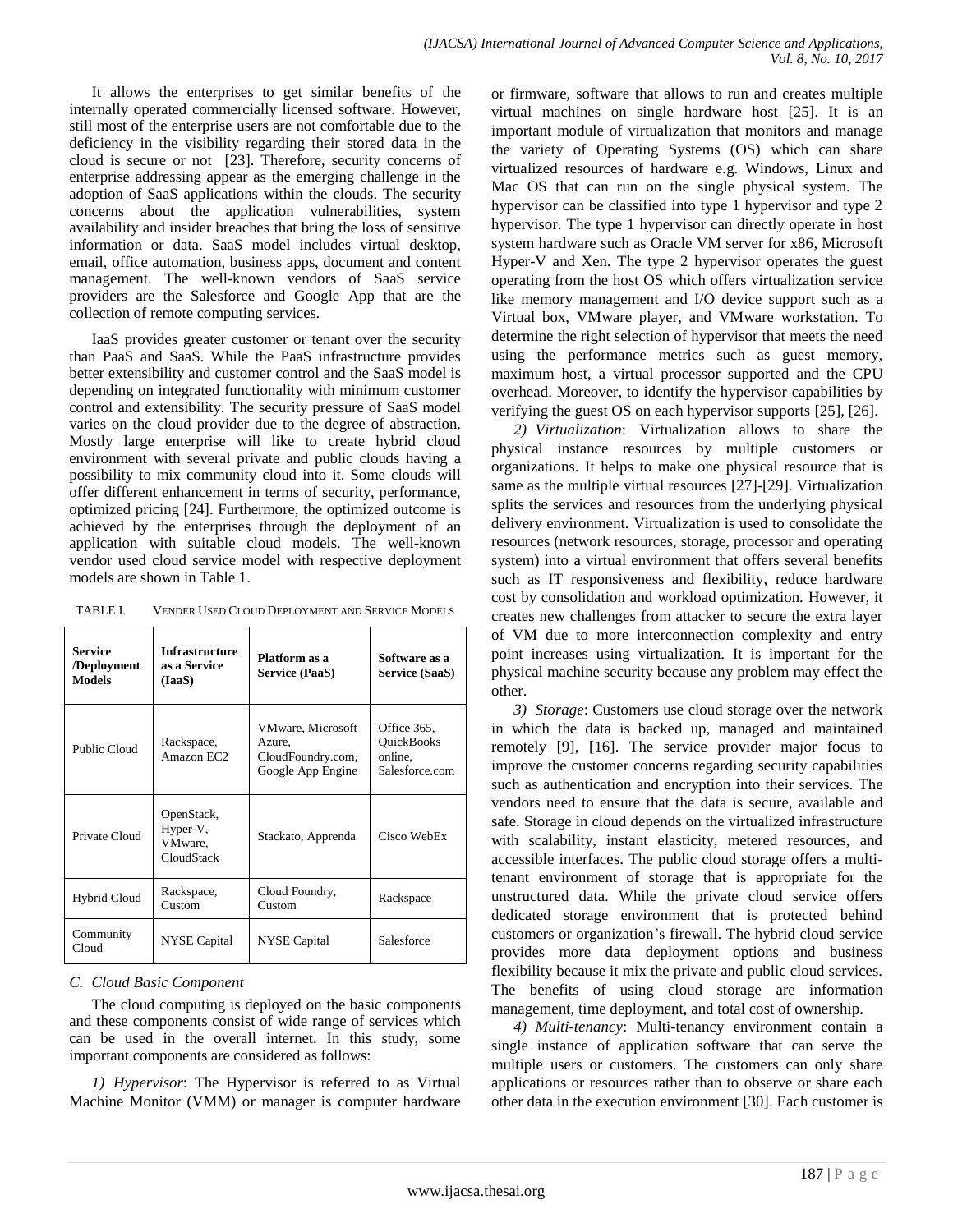referred as the tenant and it may give the ability for customizing the application to some extent such as user interface color, but they are not authorized to customize the code of applications. SaaS service providers can run one part of the application with the corresponding database and offer web access or service to multiple tenants. The data of multiple tenants or customers is stored in the same database which effects the data leakage risk between this customer is high. The provider needs to ensure the security policies in which the data keep separate between the multiple tenants. The outcome of multi-tenancy is the optimal utilization of data storage and hardware mechanism. Multi-tenancy in cloud computing has broadened because it get advantages to romote access and virtualization for new service models.

*5) Cloud Network*: cloud networking is used to describe the access of network resources from the centralized service provider using the internet [31]. In this cloud, network and computing resources can be shared among the customers. The secure networking infrastructure is required for the efficiently manage and build the cloud storage. Cloud network needs an internet connection which is same with the virtual private network that allows the customer to securely access files, applications, printers, etc. The cloud network technology in the form of Software-Defined Networking (SDN) having a number of networking access devices and switches that can be deployed over the shared wide area.

## *D. Cloud Security*

Cloud security is the set of control-based policies, compliance and technologies designed to deploy the protection of applications, data and infrastructure associated with the cloud. Cloud is used by more organizations and associated providers for operating data have become the priority to contract for proper security and potentially vulnerable areas. Cloud computing security is the major concerns when shared resources, access control, privacy and identity management needs [32]. Some of the concerns are discussed as follows:

- The data store in the cloud can be deliberately disclosed by the cloud providers, employees and its contractors.
- Cloud-based data may be incorrectly modified and vulnerable to delete (lost accidentally) by the service provider.
- In the public network, the data may be possibly accessible through the insecure APIs and protocols.
- The resources in the cloud are typically shared with different tenants that may be attacked.

Although, the security of data is in-fact challenging when data transfer to the cloud. This section briefly discusses the security concerns as follows:

*1) Cloud Storage Security*: The popularity and adoption of cloud storage is rising that produce many security challenges for the cloud providers as well as for the customers. IT experts to warn that every kind of technologies even virtual or physical, it contains inherent risks when using file-sharing applications and cloud storage. Customers store their data in the cloud have no longer owns the data because it will transfer through the third party that means the privacy setting of data is beyond the control of service provider or enterprises [33]. Customers need to ensure the quality of service and security of the data in the cloud. The security concerns about storage are data leakage, BYOD (Bring Your Own Data), snooping, cloud credentials and key management.

*2) Cloud Infrastructure Security*: Cloud computing enabling the distributed workforce and provides many benefits for the customers but it is essential to learn how to operate the cloud infrastructure that ensures and verify the secure deployment of services, storage of data, communication and safe operation through administration [21]. With the rapid adoption of cloud services, the concerns (privacy, security and reliability) have emerged as potential barriers. Information security professionals usually define the security guideline, rules and practice of cloud infrastructure of the organization at the application, host and network levels.

*3) Software Security*: The cloud provider required to protect their applications or software from internal and external thread throughout from design to production in their entire life cycle [34]. It is important to define the security process and policies about the software that enables the business instead of introducing other risk and it poses challenges for the customers and the cloud provider. Software security can be handled or defeat by implementing bugs, design flaws, buffer overflow, error handling agreements.

*4) Cloud Network Security*: A cloud service provider has the responsibility to allow the only valid network traffic and block all malicious traffic. Cloud providers are not shared the internal network infrastructure like the access routers and switches employ to connect cloud VMs to the provider network. The customer concerned on internal network attacks which include 1) leakage of confidential data; 2) unauthorized modification; and 3) denial of service or availability. Network security has concerns from both internal and external attacks because the attacker may legally authorize from another part of the network and attack can occur either physical or virtual network [34].

## III. SECURITY CHALLENGES IN CLOUD COMPUTING

The applications of cloud services are operating in the cloud computing infrastructures by using the internet or internal network. The concept of trust in the organization can be referred as the customers assure the capabilities of the organization that it provides the required services reliably and accurately. Trust in cloud computing environment based on the selected cloud deployment models in which the applications are delegated and outsourced to the control of the owner. Trust has required an efficient and effective security policy in the traditional architecture that addressed the functional constraints and flows between them [35], [36]. External systems access the constraints that attack the programs which effect the access or control on the customer data. In cloud deployment models, the community or public clouds assigned control to the organization that owned the cloud infrastructure. When the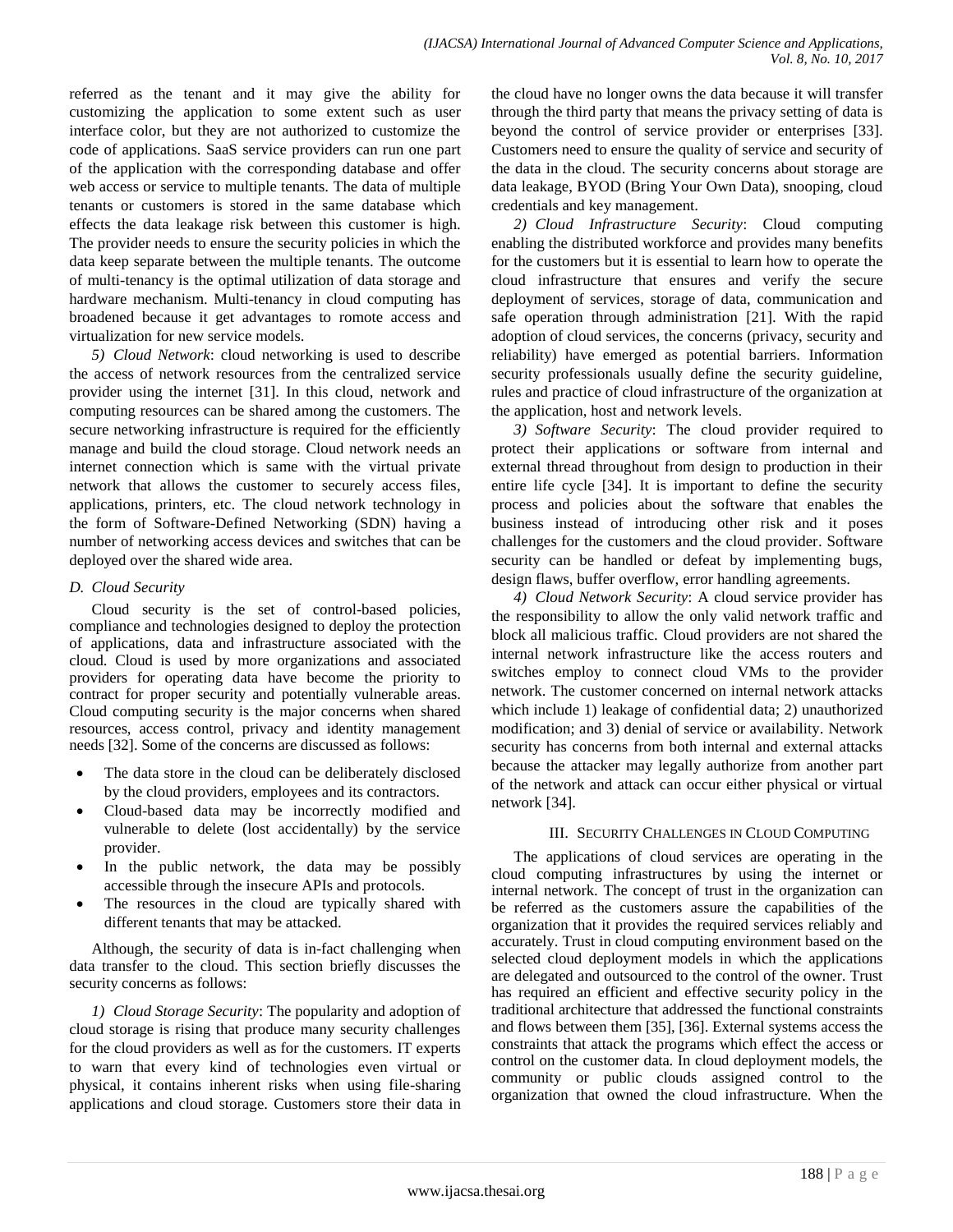public cloud-deployed, the control allows the owner of the infrastructure to strictly apply adequate security policy which ensures the appropriate security activities performed that reduces the threats and risks. Basically, the cloud security is associated to trust on computing and services employed by the infrastructure owner. The cloud infrastructure in private cloud is managed and operated within the premises of private organization in which no additional security challenges introduced, so the trust remained within the organization. It is believed that transfer of data or any association of organization or systems to the outside organization that opening a way to gain unauthorized access to the information resources [37].

Cloud computing allows the providers to run, deploy and develop applications that can be work rapidly (performance), scalability, maintainability and reliability without any concerns about the locations and properties of the underlying infrastructure. The consequences to avail these properties of the cloud when we store or transfer private data of different companies and get services from the cloud service providers by employing the internet that arises the privacy and security issues. For the purpose of securing cloud Information Systems (IS) which involve to identifying the challenges and threats that need to be addressed using the appropriate countermeasures implementation. Cloud computing infrastructure needs the assessment of risk in areas such as integrity, confidentiality, privacy, auditing, reliability and availability. Essentially, the security has major aspects of integrity, confidentiality and availability that are utilized in designing the adequate security system. These major security aspects are required to secure the data, hardware and software resources. Furthermore, discusses the Trusted Third Party (TTP) in the cloud computing environment through enabling trust and cryptography [38]. The cryptography is used to ensure the authenticity, confidentiality and integrity of data by trying to address the specific security vulnerabilities. Third parties or Cloud providers exhibit the trust of customers with specific quality, operational and ethical characteristics, and it comprises the minimal risk factor acknowledgment. TTP in the IS which is offering scalable endto-end security services that depend on the standards and suitable in separate administrative domains, specialization sectors, and geographical areas. TTP in distributed cloud environment appears as the ideal security facilitator the customers or systems are belong to different domains without the knowledge or information of each other is needed to establish secure interactions. The security challenges of cloud computing infrastructure that can be considered in detail as follows:

#### *A. Integrity*

Data integrity in cloud computing is the preservation of data that is stored in cloud server to verify the data is not modified or lost by employing the services of the third party. Organizations can achieve more confidence to prevent system and data integrity from unauthorized access [39]. They provide such mechanisms having greater visibility to determine what or who may modify the system information or data that potentially affects their integrity. Authorization mechanism is utilized to determine the system what or which level of access to a specifically authorized customer should have to protected resources controlled through the system. Authorization is essential to ensure only the valid customers can access or interact with the data due to increasing the number of access points and customers in cloud computing environment.

The data integrity involves the three main entities: 1) a cloud storage provider to whom outsourced the data; 2) owner of data outsource his data; and 3) auditor who ensures the data integrity. The auditor may be the owner of data or he can assign responsibility to a third party [40]. The process of data integrity scheme defined as in two phases and is shown in Fig. 4. The preprocessing phase includes the preprocessed data and generated some additional metadata. After that outsources the data and metadata to the cloud storage provider. The verification phase includes the auditor send a challenge request to the cloud storage provider that generates possession proof with the data and metadata, and offers it to the auditor. The verification of proof done by the auditor that ensures the data integrity is intact.



Fig. 4. Data integrity scheme.

The timely identification of any data deletion or corruption by using the data integrity scheme and takes necessary measures for the recovery of data. The data integrity scheme contains some design challenges in the cloud that are discussed as follows:

*1) Computation eficiency*: In data integrity scheme, the data can be preprocessed before outsource into the cloud storage server. The generation of metadata from original data similar to the cloud storage server. This processing creates overhead while performing may effect the computation efficiency. The preprocessing phase for small dataset does not matter the computation efficiency but it has a significant effect by using large datasets. In the server end, the computation cost of the proof of possession limits on how regularly the customer can verify or ensure the outsourced data integrity [41]. Data integrity scheme used primitives as metadata that also effects on the computation time.

*2) Communication efficiency*: The communication efficiency can be described three major aspects in the data integrity scheme: 1) data owner have challenge request for the proof of possession; 2) the challenge response from the cloud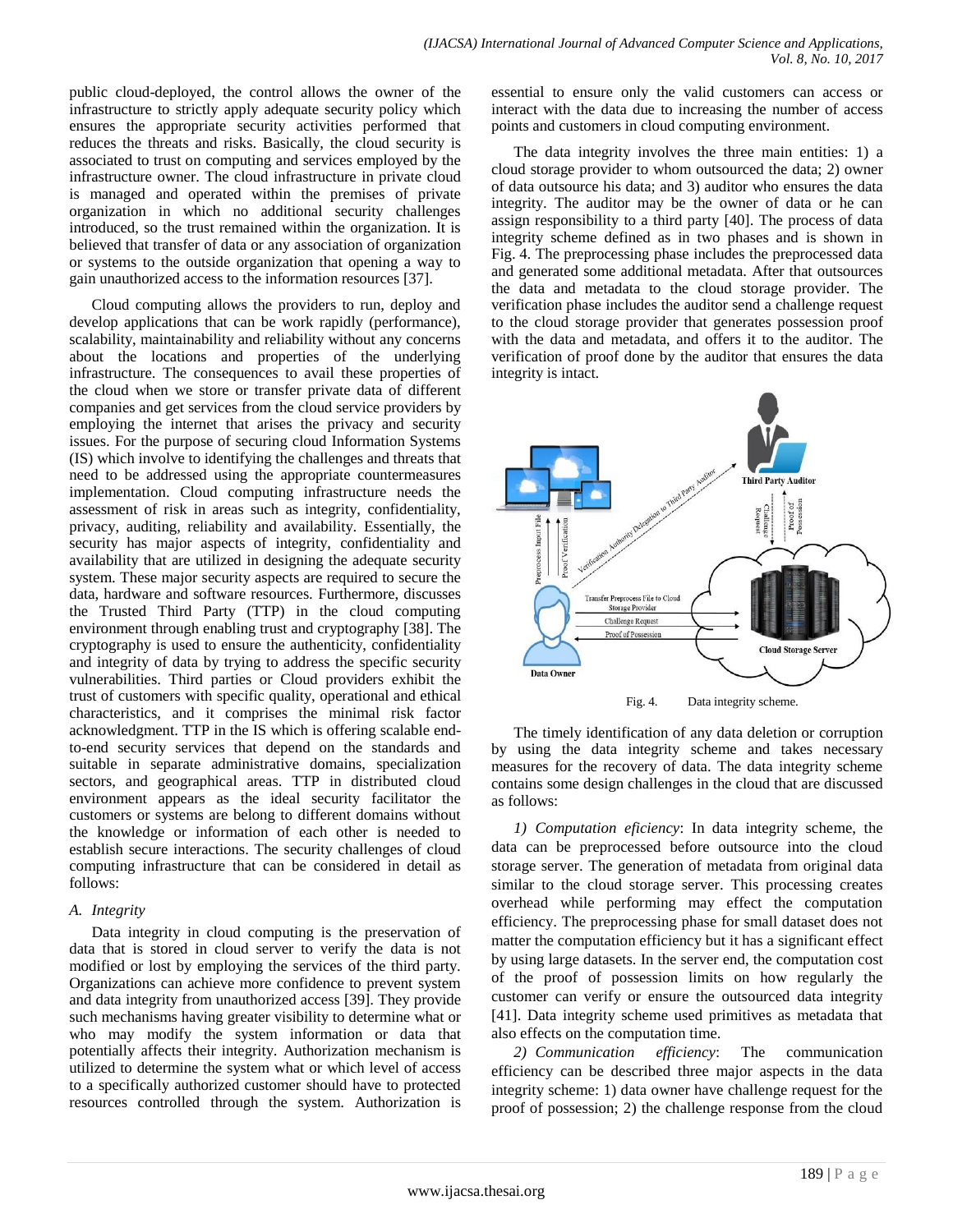storage server for the verification of possession; and 3) overhead occur during the initial transfer of data along the metadata. The communication overhead in dynamic data that comprises the updates verification. The metadata utilized the primitives have effects on the communication cost. Algebraic signatures offer the communication efficiency by using the low network bandwidth during response time and challenge request [41]. The size of response and challenge is usually small by using the Hill cipher and offering the efficient communication.

*3) Reduced disk I/O*: The overhead in metadata access and block access for the generation of proof on the cloud storage server have derived the efficiency of disk I/O in the data integrity scheme. For the purpose of generating proof to access all blocks that impact on the efficiency of the data integrity scheme and scheme become impractical for employing large datasets. The overall efficiency of disk I/O can influence on following parameters [42], [43].

- The size of the disk in data integrity scheme either employ variable length block size or fixed. The size of the block is small, then the larger the blocks in the file that will influence the preprocessing time in metadata tags generation for all blocks.
- Due to the variable length of data/metadata that cannot be accessed directly a particular block index. It will impact on the disk I/O to increases the process of verification, so the time increases of generating a proof.
- The parameter challenge in a number of blocks has an influence on both the I/O cost and computation cost. The large blocks in a challenge that leads in proof generating time increased.

*4) Security:* The concerns while designing the data integrity schemes because they are vulnerable to different attacks [44]*-*[46]. The possible attacks against the schemes are discussed as follows:

- The tag forgery attack is possible through malicious cloud storage provider that try to hide the data damage of customers and avoid the auditing challenge.
- In the data deletion attack, the cloud storage provider may proceed the challenge through generating a legal proof of possession with the tags in which the original data may have entirely deleted.
- In the replace attack, the cloud storage provider may replace the data blocks of deleted or corrupted pair and respectively tags using another valid pair as the response of challenge with that deceive the verifier.
- The pollution attack defines the correct data is employed by the dishonest server in the generation of response against a challenge but it offers corrupted or useless blocks in repair phase.

 In the data leak attack, the extraction of stored data by the attacker during the proofing protocol with wiretapping technique.

The data integrity schemes may find difficult or fail to identify the data corruption timely that consequences an unrecoverable damage. The cloud provider ensured to maintain data accuracy and integrity. The cloud computing models explain numerous threats containing the sophisticated insider attack on the data attributes. Software integrity protects the software from the unauthorized modification by intentionally or unintentionally. Cloud service providers implementing a set of APIs or software interfaces used to help the customers to interact and manage the cloud services. Moreover, the cloud services security based on the interface's security because the unauthorized customer may gain control of them and change or delete the customer data [47], [48]. Administrator or software's owner is responsible to protect the software integrity. Network and hardware integrity is required to address the cloud provider and protect the underlying hardware from fabrication, modification and theft. Cloud service models (IaaS, PaaS and SaaS) are the fundamental task to keep the data integrity and usually offer massive data procession ability. The challenges associated with the data storage in the cloud when the solidstate disks (tapes or hard disk drives) capacity are increased and unable to keep pace with the growth of data. So, the vendors need to scale up the storage by increasing the space of solid-space disk (hard drives or tapes) that may consequence the high possibility of either the data corruption, data loss, disk failure or the node failure. Furthermore, the capacity of the solid-state disk is increasing more and more, while it may not get much faster in terms of data access.

## *B. Confidentiality*

Confidentiality refers to keeping the customer's data secret in the cloud computing system and only the authorized customers or systems can able to access the data [49]. Cloud computing provides (e.g. applications and its infrastructures) are basically in the public clouds have more threads on the systems or applications are exposed as compare the hosted in the private data centers. So, it is the fundamental requirement to keep the customer data secret ever the increasing number of applications, customers and devices involved. The vendors of cloud computing are extensively adopted the two basic approaches such as cryptography and physical isolation to achieve the confidentiality [50]. The cloud computing provides services and data that are transmitted through the public network and it cannot achieve physical isolation. While virtual LAN and middle boxes network such as packet filters and firewall should be deployed to accomplish virtual physical isolation. VPN cubed released by CohesiveFT to offers a security boundary for the IT infrastructure although it is inside the single, multiple or hybrid cloud data center ecosystems. Vertica offers VPN and firewall to secure its database and deploys on the Amazon EC2. When the Amazon EC2 has provisioned the Vertica database and offers customers to full root access that helps customers can secure the systems. They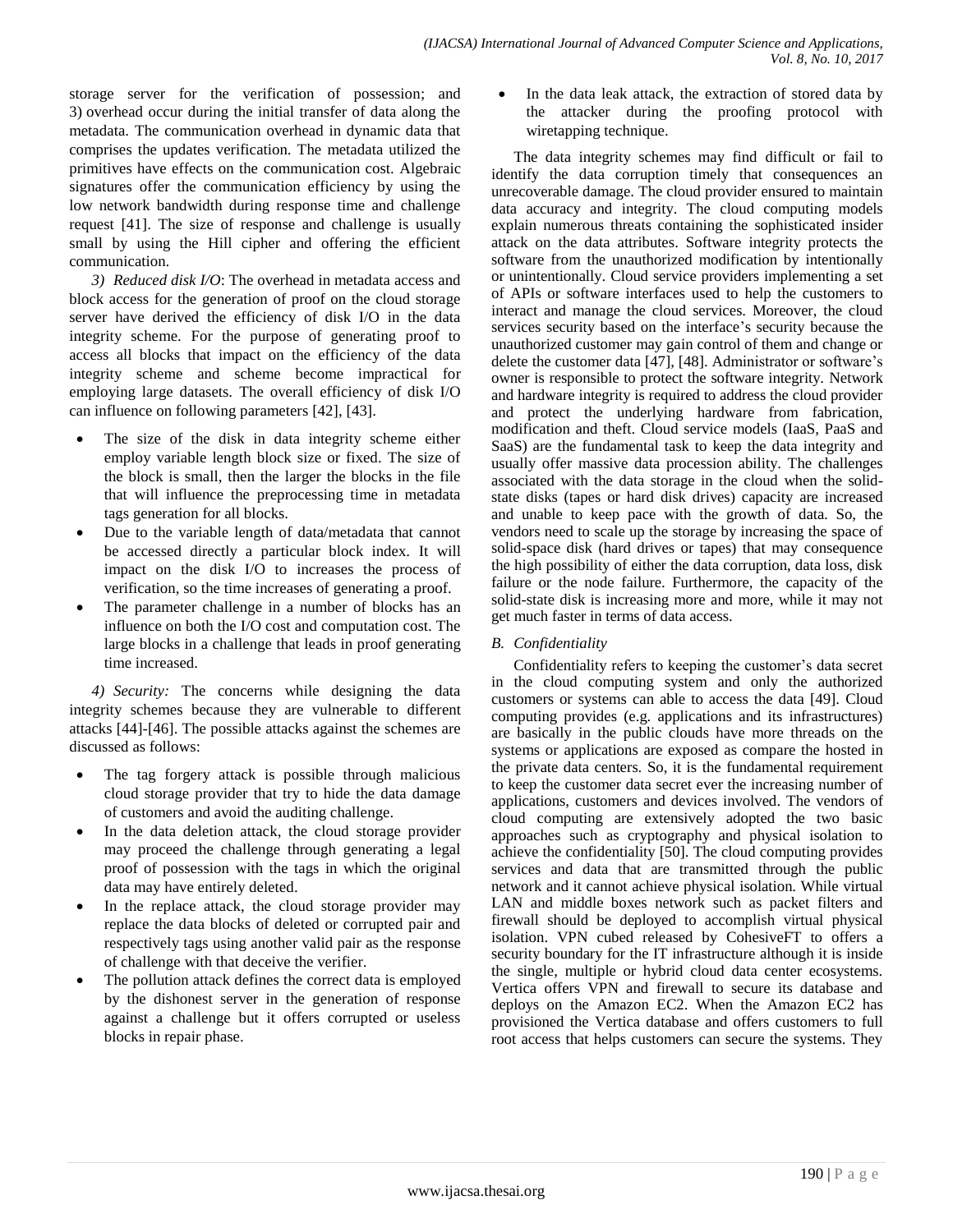create a VPN connection among the enterprise customers and Vertica to the cloud instance and firewall is set for the outside world. Confidentiality is also enhancing by encrypted the data before transfer into cloud storage and TC3 is successfully employed in this approach. Numerous concerns arises regarding the issues of application security and privacy, multitenancy, and data remanence [51].

*1) Multi-Tenancy*: Multi-tenancy refers to the characteristics of cloud resources that shared including the data, memory, networks and programs. Cloud computing is like the business model where the multiple customers can access same shared resources at the application level, host level, and network level. Multi-tenancy is similar to multitasking that shares some common processing resources like CPU and it present number of confidentiality and privacy threats.

*2) Data Remanence*: The data is represented in residual that can be unintentionally removed or erased due to the lack of hardware separation among different customers and virtual separation of the logical drives on a single cloud infrastructure, it may lead the unintentionally disclose the private data.

*3) Application Security and Privacy*: Data confidentiality is associated with the user authentication. To protect the customer's account from hackers is a large problem of controlling the access of the objects including software, devices and memory. The electronic authentication established the confidence of customer identities. If the customer used weak authentication to account can lead to an unauthorized access to the cloud. In the cloud computing environment, the customer needed to trust the applications offered by the organization that is handled and maintained the customer data in a secure manner. The possibilities of unauthorized access by the use of vulnerable applications or weak identification that create the issue of data privacy and confidentiality.

## *C. Availability*

Availability in cloud computing including applications and its infrastructure is to ensure that the authorized customers can access the property of system at all time on demand. Cloud computing models (IaaS, PaaS and SaaS) allows its customers to access the services and applications from anyplace at any time. Vendors of cloud computing offers the cloud platform and infrastructure that is based on VM. The Amazon web services offer S3, EC2 that is based on VM called Skytap and Xen provides virtual lab management application depends on the hypervisor (Xen, VMware and Microsoft Hyper-V). For example, Xen virtual machine offered by Amazon is able to

provide separated storage virtualization, memory virtualization, machine/CPU virtualization etc. where the large number of commodity PCs hosted. This is the reason the service providers can split resources (memory, capacity, storage, CPU cycle) on demand from Amazon based on usage expense in the form of each unit. Currently, the vendors of the cloud are offering platforms and infrastructures depend on the VM (Skytab, Amazon) provide the ability to filter and block the traffic based on port and IP address to secure systems but these services are not equal to the network security controls in mostly cloud enterprises.

Most cloud vendors (Google, Amazon) provide geographic redundancy in their cloud and hopefully allowing high availability on a single provider. The cloud system is capable to carry operations even in the security breaches possibilities or authorities misbehave [52]-[54]. Cloud service shows a heavy reliance on the network and infrastructure resources available at any time.

The information system design used to verify the identities of many systems that share mutual essential security requirements and determine the particular demands for information security and data protection. The multiple customer distributed environment suggests security challenges based on which level of user operates physical, virtual or application is shown in Table 2. The objectives of distributed system security are as follows:

- To ensure the data confidentiality among the participating systems.
- When add or remove resources on a physical level then maintain the exactly same security level.
- Make sure that there is no data leakage among different applications during the separation of processes and data in the cloud at the virtual level.
- To maintain or manage the integrity provided by the services such as correct operations and confidentiality.
- To provide the appropriate secure networks among the non- open systems world.
- To authenticate the different communicating customer's identities and if necessary the data delivery and origin for the purposes of banking to ensure the nonrepudiation.
- To ensure the availability of data or systems communicated among the participating systems.
- The integrity of data or systems is maintained by preventing any modification or loss from unauthorized access between the participating systems communicated.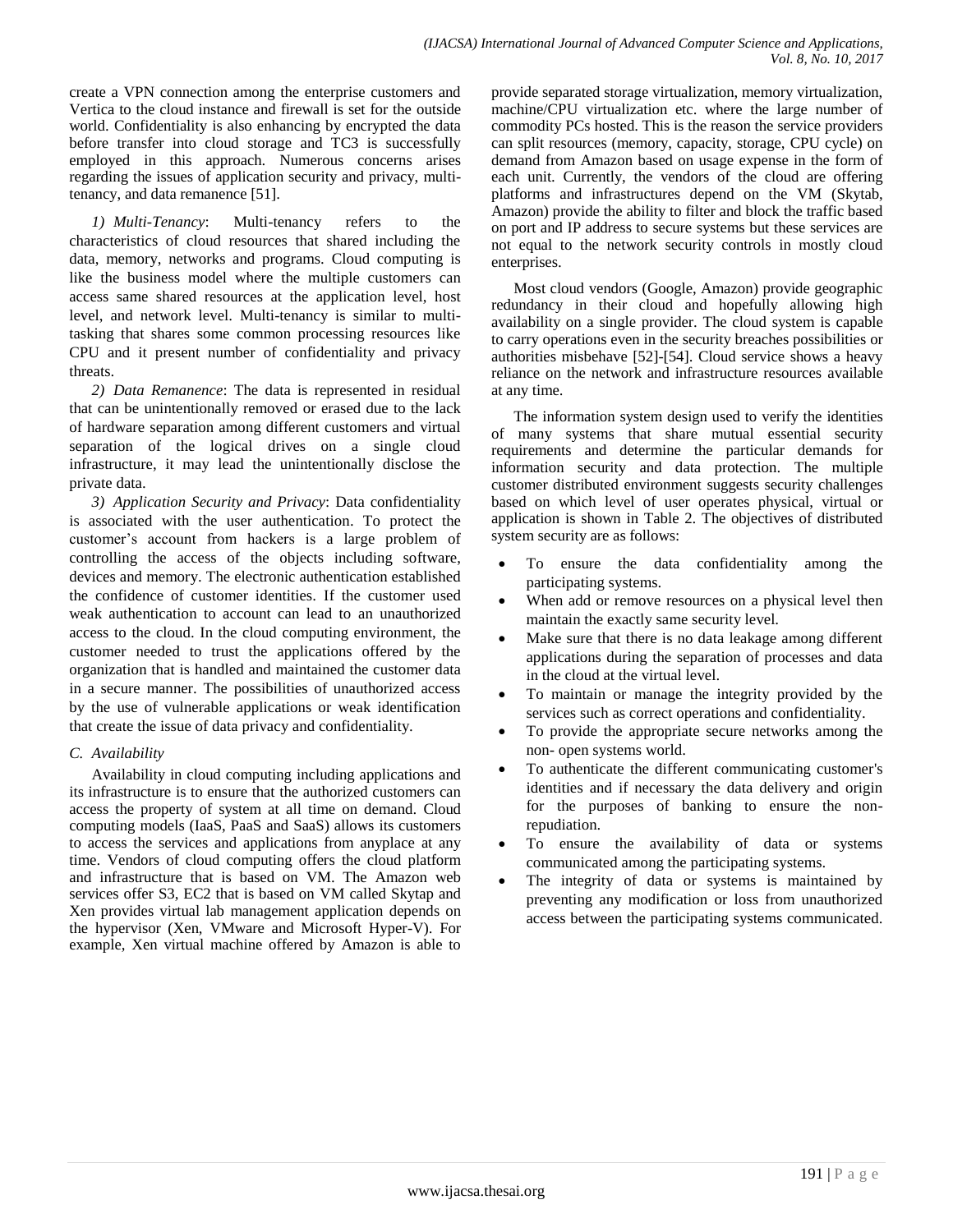| <b>Cloud Level</b>       | <b>Physical Level</b>                                                                                                                                                                                      | <b>Virtual Level</b>                                                                                                                                                                                                                           | <b>Application Level</b>                                                                                                                                                                            |
|--------------------------|------------------------------------------------------------------------------------------------------------------------------------------------------------------------------------------------------------|------------------------------------------------------------------------------------------------------------------------------------------------------------------------------------------------------------------------------------------------|-----------------------------------------------------------------------------------------------------------------------------------------------------------------------------------------------------|
| Cloud Services           | Physical datacenter                                                                                                                                                                                        | IaaS, PaaS                                                                                                                                                                                                                                     | SaaS                                                                                                                                                                                                |
| <b>Users</b>             | Owner owns the cloud infrastructure that<br>applies to the organization or customer                                                                                                                        | Developers deploy software on the<br>infrastructure of the cloud that applies to the<br>organization or customer                                                                                                                               | End user subscribes the services provides by<br>cloud provider that applies to the<br>organization or customer                                                                                      |
| Security<br>Requirements | Protection of network resources<br>٠<br>Network protection<br>٠<br>Legal use of cloud infrastructure<br>٠<br>Security and reliability of hardware<br>٠                                                     | Virtual cloud Protection<br>$\bullet$<br>Cloud control management security<br>$\bullet$<br>Access control<br>$\bullet$<br>Communication and application<br>$\bullet$<br>security<br>Security of data (transit/rest/<br>$\bullet$<br>remanence) | Software security<br>٠<br>Protection of data from exposure<br>٠<br>Privacy in multi-tenant environment<br>Service availability<br>Communication protection<br>Access control                        |
| <b>Security Threats</b>  | Misuse of cloud infrastructure<br>٠<br>Hardware modification or interruption<br>٠<br>or stealing<br>Network attacks<br>$\bullet$<br><b>DDOS</b><br>٠<br>Natural disasters<br>٠<br>Connection flooding<br>٠ | Network exposure<br>$\bullet$<br>Session hijacking<br>Software interruption or modification<br>$\bullet$<br>Connection flooding<br>$\bullet$<br>Programming flaws<br>Impersonation<br>٠<br><b>DDOS</b><br>٠<br>Traffic flow analysis           | Privacy breach<br>Network exposure<br>Interception<br>٠<br>Analysis of traffic flow<br>$\bullet$<br>Data interruption<br>Session hijacking<br>Data modification at transit or rest<br>Impersonation |

TABLE II. DISTRIBUTED SYSTEM SECURITY REQUIREMENT AND THREATS

#### *D. Trusted Third Party (TTP)*

Trusted third party in cryptography helps to facilitate the interaction among the two parties and reviews all crucial operations among them. The cloud computing environment required the TTP services that exhibits to establish the essential trust level and offers an ideal solution to maintain the authenticity, integrity and confidentiality of communication and data. TTP can produce the trusted security domain with the specifically addresses the loss or missing of the traditional security boundary. It is an impartial organization which delivers the confidence of business by technical and commercial security features to electronic transactions [38]. TTP services are underwritten and offered along with the technical but also through the structural, financial and legal means. It is operationally linked with the chain of trust (certificate paths) for the purpose of providing a web trust that establishing the concept of Public Key Infrastructure (PKI). PKI offers legally acceptable and technically sound mean to implement data integrity, data confidentiality, authorization, strong authentication, and non-repudiation. In a distributed information system, PKI gets benefits from coupling through the directory that is a set of objects having same attributes that are organized in hierarchical and logical manner. Lightweight directory access protocol has become the vital protocol that supports to access PKI directory services for the Certificate Revocation List (CRL) and employed by web services for the authentication [55]. PKI is coupled with directory can be utilized to distribute: 1) certificate status information (CRL); 2) application certificate such as end-user certificate need to obtain using email before the transfer of encrypted message; and 3) private key, If the users do not use similar machine every day then the portability is needed in the environment. The directory contains the encrypted secret or private key are decrypted using the password given by customer at the remote workstation.

PKI are used with the Single-Sign-On (SSO) mechanism that can be ideal for cloud computing environment, where customers navigate among the abundance of the boundaries of cross-organization. In SSO environment, the user has not required to entering the password repeatedly to access multiple resources over the network. SSO is deployed with PKI that enhance the authentication and authorization process of the whole infrastructure between the evident technical issues due to it assured the sufficient level of the usability. The TTP can depend on following methods are defined as follows:

*1) Client-Server Authentication*: The certification authority needs to verify the entities or systems that are involved in interaction with the cloud computing environment which includes to certifying virtual servers, network devices, environment users, and physical infrastructure servers. The certification authority of PKI develops the required strong credentials for the virtual or physical entities that are involved in cloud and security domain are build with specific boundaries. The availability of strongest authentication process in distributed environments is the digital signature that is the combination of Ldap and SSO which ensure the user flexibility and mobility [56]. The authentication of customers is performed transparently and automatically to other devices or servers over the network by signing private key.

Cloud computing platform become enormous in which every service need secure authorization and authentication process. Among the conceptual boundaries of organization outsourced or own services become fuzzy, the adoption of required SSO solution is critical. Sibboleth is the middleware open source software that offers SSO within or across the organizational boundaries and trust on third party or cloud provider to share the information like user and named attributes [56]. Authorization process can be achieved after the successful authentication in which customer exchange his attribute without worried about the disclosure of personal information in the resource server.

*2) Low or high-level confidentiality*: Transmission of data across the network is a challenge due to its continuously rising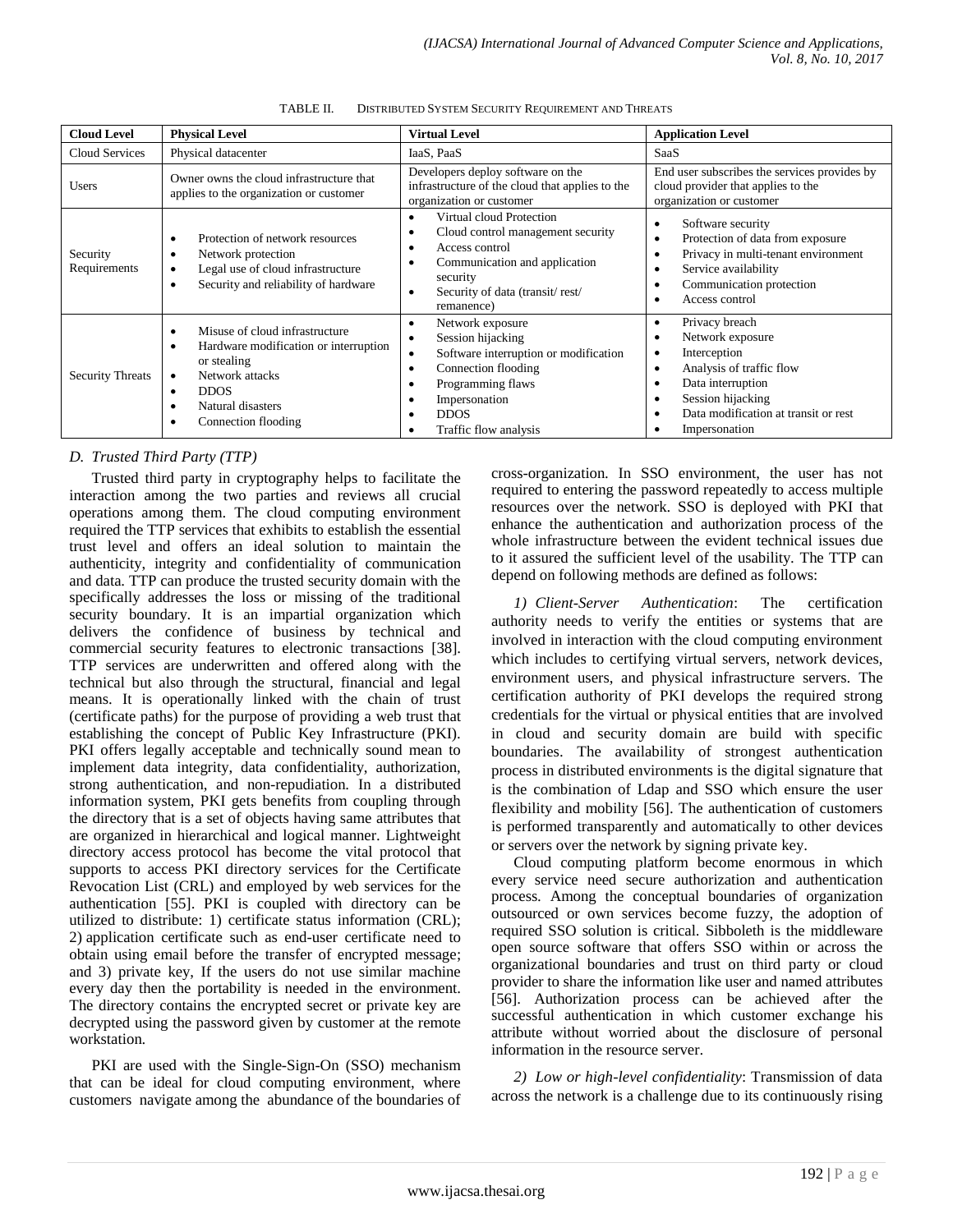the threats of data interruption or modification. Due to the deficiency in traditional physical connection, the complexity increases in cloud computing environment that it required not only protection toward cloud traffic but additionally among the cloud hosts. PKI allows by implementing SSL or IPSec protocol for the secure communications. IPSec enables to send or receive the protected packets such as UDP, TCP, ICMP, etc. without any modification and offers authenticity and confidentiality based on the requirement [38], [57]. IPSec customer can authenticate themselves with the PKI certificate to enchance scalability due to the earlier transmitted of trusted CA certificate. SSL protocol enables the interface among applications with end-to-end encryption and TCP/IP protocols offer encrypted communication channel and authentication between the client-server. Communication is needed to protect hosts, customers and host-to-host due to the unique characteristics of cloud computing. In this regard, SSL and IPSec are chosen based on the security requirement and diverse needs.

*3) Cryptographic data separation*: The protection of sensitive data is essential in the cloud computing environment that established as a crucial factor in the successful SaaS model deployment. Cryptographic separating of the data, computations and processes are hidden or secret using the encryption technique that appears intangible for outsiders and maintains the confidentiality, integrity and privacy of data. Symmetric and asymmetric cryptographic techniques are combined (referred as hybrid cryptography) that can provide the efficiency and security of data [58], [59].

## IV. ANALYSIS AND DISCUSSION

In this section, discusses the suggested security solution of the challenges faced in the adoption of cloud computing environment that influence the customers to release security burden with trusting a third party. This study observed that the concerns of trust, security and privacy highlighted by many cloud providers and customers. The deployment of security strategies in the cloud environment to achieve integrity, confidentiality and availability of data or systems that adopts to change the relationship between the cloud provider and the customers. A trust-worthy access control infrastructure is needed to avoid any unauthorized access to the shared resources. Trust required operating in each layer of the cloud service models (IaaS, SaaS, PaaS) and it needs to ensure the security at the technical, legal, procedural and operational level to allow secure communication. Trust certificate establishes an entities credentials, identity and responsibilities and serves as the electronic authentication. The required trust is provided by TTP to ensure the identity of communicating parties or entities and examined to adhere the strict policies and requirements. The end user is needed to utilize electronic certificate for authentication with the cloud service and validating the access rights to avail the particular resources. The secure SSL connection is created by the combination of the personal digital certificate with the service provider certificate (IaaS or PaaS), so the cloud infrastructure guarantees or ensures the security of encrypting exchange data.

A number of services are hosted by the cloud infrastructure, so the several applications are transferred to the virtual server and each required their own certificate for the SSL communication. The application provider needs his own certificate for the encryption and decryption of application data and authentication for secure communications in the cloud. A digital certificate is used by the owner of hardware infrastructure to communicate security among the virtual servers and devices. Key management is the challenging issue in cloud infrastructure as the virtualization services are concealing the representation of the location of physical key storage and disable the traditional protection mechanism. In this case, the key protection by deploying the temper proof devices such as customer smart card that is coupled with hardware security module as a component of virtual deployment. The solution for this problem is addressed with cryptography by PKI that provides and ensures the integrity, confidentiality and authentication of the communication and data involved. In the cloud environment, TTP ensures the specific security characteristics. While it realizes a trust mesh among the entities involved forming cloud federations. The solution of the problem to the horizontal level services which are available for the concerned entities that basically maintain trust to realize the security mesh. This approach utilized the SSO technology, LDAP directories, and PKI cryptography to securely authenticate and identify the concerned entities. The TTP is based on the following methods: 1) client-server authentication; 2) low or high-level confidentiality; and 3) cryptography separation of data.

The ability of PKI is to effectively address the problems of security issues in key management. System and network performance is the important factor in the centralized system. Availability in cloud infrastructure will increase the network demand and quality of service offers the key issues during host-to-host communication, it required additional encryption process to handle the deficiency. The flexibility of using cloud infrastructure in the context of demand on CPU controls the systems from overhead and accelerates encryption and decryption technique.

## V. CONCLUSION AND FUTURE WORK

Cloud computing is the emerging technology that brings many benefits for its customers, organizations and companies. However, despite bringing several advantages, it raises many security challenges in the adoption of cloud. We explained the detail design of cloud computing architecture in which deployment models, service models, cloud components, and cloud security are explored. This research attempted to present many security challenges, threats, attacks and vulnerabilities in the systems or data during transfer to the cloud. The countermeasure of the security threats will assist the organizations to continue the cost-benefit analysis and to encourage them to transfer into the cloud. In this paper, we discussed the generic design principles of cloud computing environment that stem from the necessary control the relevant threads and vulnerabilities. Cloud computing security requires a fundamental point of view from where it is based on mitigating protection and trust to the TTP. Most of the identified threats can be address by the combination of SSO, LDAP and PKI in cloud computing that is dealing with the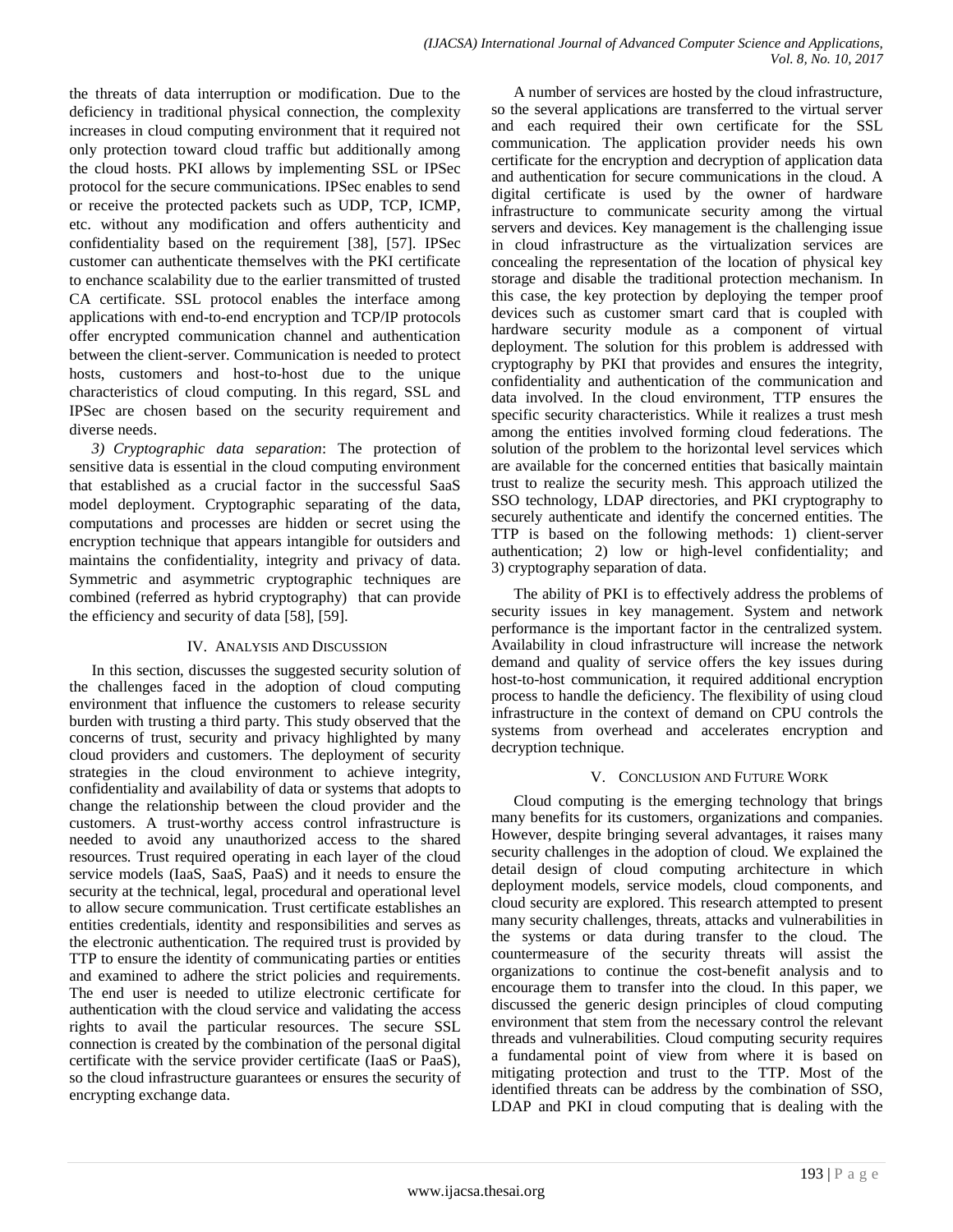authenticity, availability, integrity and confidentiality in communication or data. This research can be further analyzed in future to improve the quality and availability of services that brings the attraction of the customers toward the deployment of cloud computing and develop more customer's trust to the TTP. Also, developing a framework of complete security and privacy trust evaluation management system is a part of cloud computing services which satisfies the security demands.

#### **REFERENCES**

- [1] M. Armbrust, I. Stoica, M. Zaharia, A. Fox, R. Griffith, A. D. Joseph, R. Katz, A. Konwinski, G. Lee, D. Patterson, and A. Rabkin, "A review of cloud computing," Commun. ACM, vol. 53, no. 4, 2010.
- [2] V. Chang, "A proposed framework for cloud computing adoption," Int. J. Organ. Collect. Intell., vol. 6, no. 3, pp. 1–17, 2016.
- [3] R. B. Bohn, J. Messina, F. Liu, J. Tong, and J. Mao, "NIST cloud computing reference architecture," Proc. IEEE World Congr. Serv., pp. 594–596, 2011.
- [4] P. Mell and T. Grance, "The NIST definition of cloud computing," NIST Spec. Publ. 800-145, vol. 145, p. 7, 2011.
- [5] R. Buyya, C. S. Yeo, and S. Venugopal, "Market-oriented cloud computing: Vision, hype, and reality for delivering IT services as computing utilities," Proc. 10th IEEE Int. Conf. High Perform. Comput. Commun., pp. 5–13, 2008.
- [6] M. Zhou, R. Zhang, W. Xie, W. Qian, and A. Zhou, "Security and privacy in cloud computing: A survey," Proc. 6th Int. Conf. Semant. Knowl. Grid, pp. 105–112, 2010.
- [7] D. G. Rosado, R. Gomez, D. Mellado, and E. Fernández-Medina, "Security analysis in the migration to cloud environments," Futur. Internet, vol. 4, pp. 469–487, 2012.
- [8] C. Wang, Q. Wang, K. Ren, and W. J. Lou, "Ensuring data storage security in cloud computing," 17th Int. Work. Qual. Serv., pp. 37–45, 2009.
- [9] L. Wei, H. Zhu, Z. Cao, X. Dong, W. Jia, Y. Chen, and A. V. Vasilakos, "Security and privacy for storage and computation in cloud computing," Inf. Sci., vol. 258, pp. 371–386, 2014.
- [10] P. Wilson, "Positive perspectives on cloud security," Inf. Secur. Tech. Rep., vol. 16, no. 3–4, pp. 97–101, 2011.
- [11] L. Savu, "Cloud computing deployment models, delivery models, risks and research challanges," Proceeding IEEE Int. conf. comput. manag., 2011.
- [12] F. Liu, J. Tong, J. Mao, R. Bohn, J. Messina, L. Badger, and D. Leaf, "NIST cloud computing reference architecture," NIST Spec. Publ. 500- 292, pp. 1–28, 2011.
- [13] C. Modi, D. Patel, B. Borisaniya, A. Patel, and M. Rajarajan, "A survey on security issues and solutions at different layers of Cloud computing," J. Supercomput., vol. 63, no. 2, pp. 561–592, 2013.
- [14] A. paltform computing white Paper, Enterprise Cloud Computing: Transforming IT. 2009.
- [15] S. Kaisler, W. H. Money, and S. J. Cohen, "A decision framework for cloud computing," Proceeding IEEE 45th Hawaii Int. Conf. Syst. Sci. A, pp. 1553–1562, 2012.
- [16] M. Ali, S. U. Khan, and A. V. Vasilakos, "Security in cloud computing: opportunities and challenges," Inf. Sci. (Ny)., vol. 305, pp. 357–383, 2015.
- [17] J. Brodkin, "Seven cloud-computing security risks.," InfoWorld from IDG, 2008.
- [18] A. Macdermott, Q. Shi, M. Merabti, and K. Kifayat, "Detecting intrusions in the cloud environment detecting intrusions in the cloud environment," Proc. 14th Annu. Post- Grad. Symp. Converg. Telecommun. Netw. Broadcast., 2013.
- [19] F. Lombardi and R. Di Pietro, "Secure virtualization for cloud computing," J. Netw. Comput. Appl., vol. 34, pp. 1113–1122, 2011.
- [20] S. Subashini and V. Kavitha, "A survey on security issues in service delivery models of cloud computing," J. Netw. Comput. Appl., vol. 34, no. 1, pp. 1–11, 2011.
- [21] D. Sun, G. Chang, L. Sun, and X. Wang, "Surveying and analyzing security, privacy and trust issues in cloud computing environments,' Procedia Eng., vol. 15, pp. 2852–2856, 2011.
- [22] Q. Zhang, L. Cheng, and R. Boutaba, "Cloud computing: state-of-the-art and research challenges," J. Internet Serv. Appl., vol. 1, no. 1, pp. 7–18, 2010.
- [23] H. Fan, F. Khadeer, M. Younas, and O. Khadeer, "An integrated personalization framework for SaaS-based cloud services," Futur. Gener. Comput. Syst., vol. 53, pp. 157–173, 2015.
- [24] L. F. B. Soares, D. A. B. Fernandes, J. V. Gomes, M. M. Freire, and P. R. M. Inacio, "Cloud security: state of the art," Secur., Priv. Trust Cloud Syst., pp. 3–44, 2013.
- [25] K. Hashizume, D. Rosado, E. Fernández-Medina, and E. Fernandez, "An analysis of security issues for cloud computing," J. Internet Serv. Appl., vol. 4, no. 5, pp. 1–13, 2013.
- [26] K. Hashizume, N. Yoshioka, and E. B. Fernandez, "Three misuse patterns for cloud computing," Secur. Eng. Cloud Comput. Approaches Tools, pp. 36–53, 2013.
- [27] T. Garfinkel and M. Rosenblum, "When virtual is harder than real: security challenges in virtual machine based computing environments," Proc. 10th Conf. Hot Top. Oper. Syst., pp. 20–25, 2005.
- [28] D. Owens, "Securing elasticity in the cloud," Commun. ACM, vol. 53, no. 6, p. 46, 2010.
- [29] M. Al Morsy, J. Grundy, and I. Müller, "An analysis of the cloud computing security problem," Proc. APSEC Cloud Work. Sydney, Aust., pp. 1–6, 2010.
- [30] A. Jasti, P. Shah, R. Nagaraj, and R. Pendse, "Security in multi-tenancy cloud," Proc. Int. Carnahan Conf. Secur. Technol., pp. 35–41, 2010.
- [31] H. Aljahdali, A. Albatli, P. Garraghan, P. Townend, L. Lau, and J. Xu, "Multi-Tenancy in cloud computing," IEEE 8th Int. Symp. Serv. Oriented Syst. Eng., pp. 344–351, 2014.
- [32] Z. Gou, S. Yamaguchi, and B. B. Gupta., "Analysis of various security issues and challenges in cloud computing environment: A survey, Handb. Res. Mod. Cryptogr. Solut. Comput. Cyber Secur. IGI Glob., pp. 393–419, 2016.
- [33] T. C. Nguyen, W. Shen, Z. Luo, Z. Lei, and W. Xu, "Novel data integrity verification schemes in cloud storage," Comput. Inf. Sci., pp. 115–125, 2014.
- [34] C. Eric, D. Chris, E. Mike, and G. Jonathan, "Security for cloud computing 10 Steps to ensure success," Cloud Stand. Cust. Counc., pp. 1–35, 2015.
- [35] S. Paquette, P. T. Jaeger, and S. C. Wilson, "Identifying the security risks associated with governmental use of cloud computing," Gov. Inf. Q., vol. 27, no. 3, pp. 245–253, 2010.
- [36] K. Karaoglanoglou and H. Karatza, "Resource discovery in a Grid system: Directing requests to trustworthy virtual organizations based on global trust values," J. Syst. Softw., vol. 84, no. 3, pp. 465–478, 2011.
- [37] N. Iltaf, M. Hussain, and F. Kamran, "A mathematical approach towards trust based security in pervasive computing environment," Proceeding Int. Conf. Inf. Secur. Assur., pp. 702–711, 2009.
- [38] S. Rizvi, K. Cover, and C. Gates, "A trusted third-party (TTP) based encryption scheme for ensuring data confidentiality in cloud environment," Procedia Comput. Sci., vol. 36, pp. 381–386, 2014.
- [39] S. Aldossary and W. Allen, "Data security, privacy, availability and integrity in cloud computing: issues and current solutions," Int. J. Adv. Comput. Sci. Appl., vol. 7, no. 4, pp. 485–498, 2016.
- [40] F. Zafar, A. Khan, S. U. R. Malik, M. Ahmed, A. Anjum, M. I. Khan, N. Javed, M. Alam, and F. Jamil, "A survey of cloud computing data integrity schemes: Design challenges, taxonomy and future trends," *Comput. Secur.*, vol. 65, pp. 29–49, 2017.
- [41] L. Chen, "Using algebraic signatures to check data possession in cloud storage," *Futur. Gener. Comput. Syst.*, vol. 29, no. 7, pp. 1709–1715, 2013.
- [42] E. Esiner, A. Kachkeev, S. Braunfeld, A. Kupcu, and O. Ozkasap, "FlexDPDP: Flexlist-based optimized dynamic provable data possession," *Cryptol. ePrint Arch. Rep. 2013/645*, pp. 1–40, 2013.
- [43] G. Ateniese, R. Burns, and J. Herring, "Provable data possession at